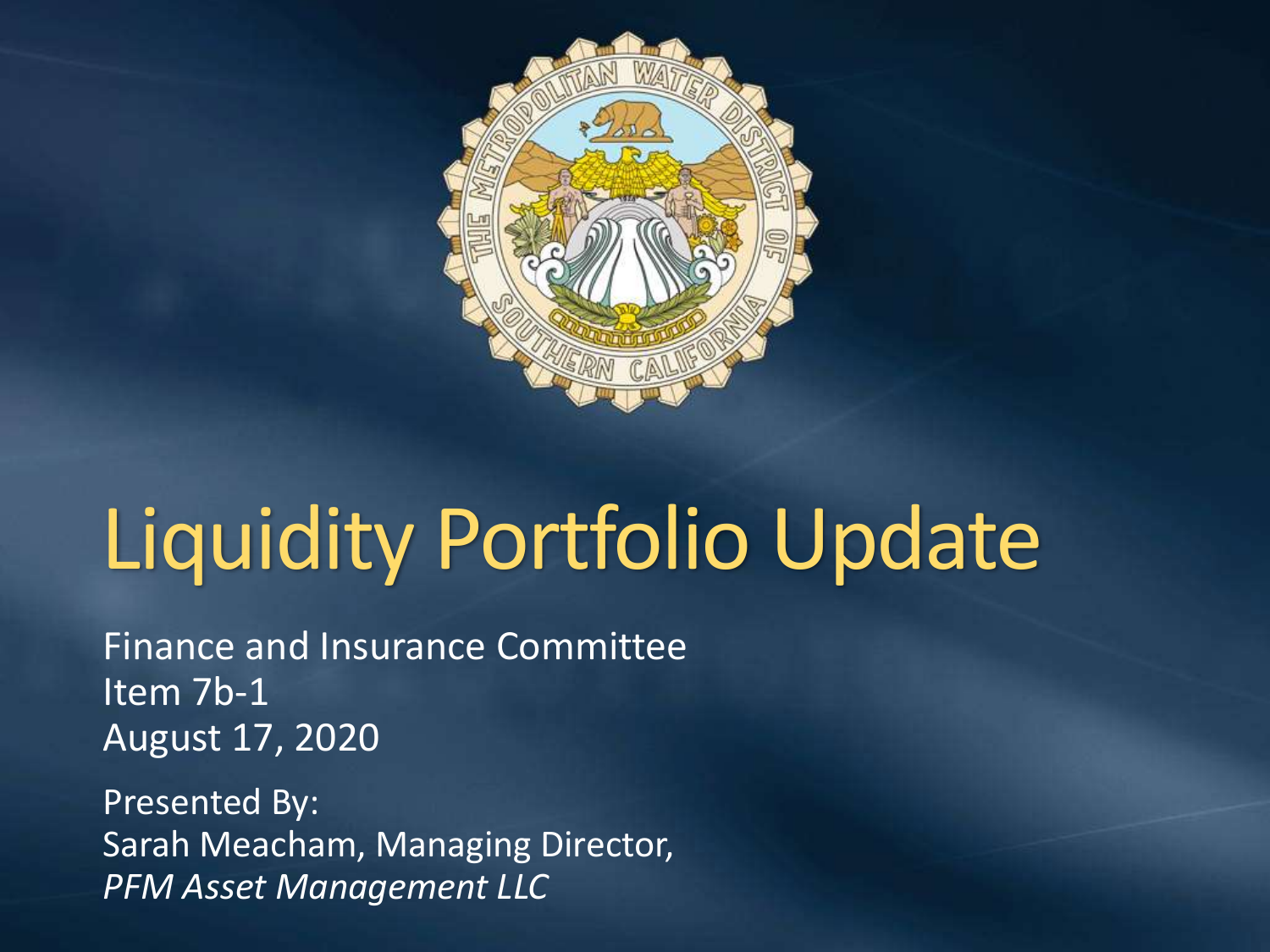### Liquidity Portfolio Overview as of June 30, 2020



*1. Includes CAMP, LAIF, and Dreyfus money market fund balances as of 6/30/2020. Excludes accrued interest.* 

Finance & Insurance Committee Item7b-1 Slide 2 August 17, 2020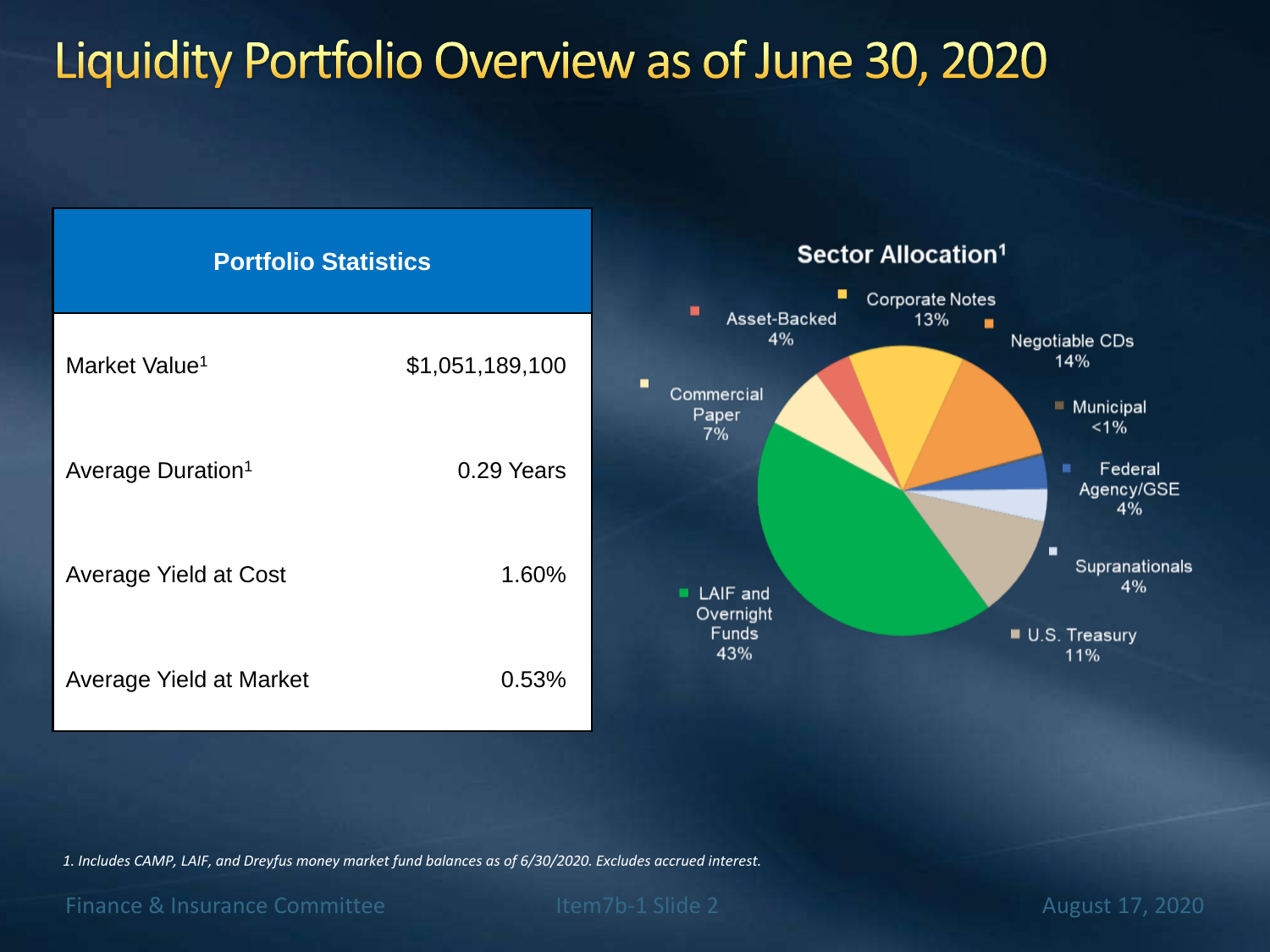# Liquidity Portfolio Overview as of June 30, 2020 (cont.)



Duration vs. Maturity Distribution<sup>1</sup>



*1. Includes CAMP, LAIF, and Dreyfus money market fund balances as of 6/30/2020. Excludes accrued interest.* 

Finance & Insurance Committee Item7b-1 Slide 3 August 17, 2020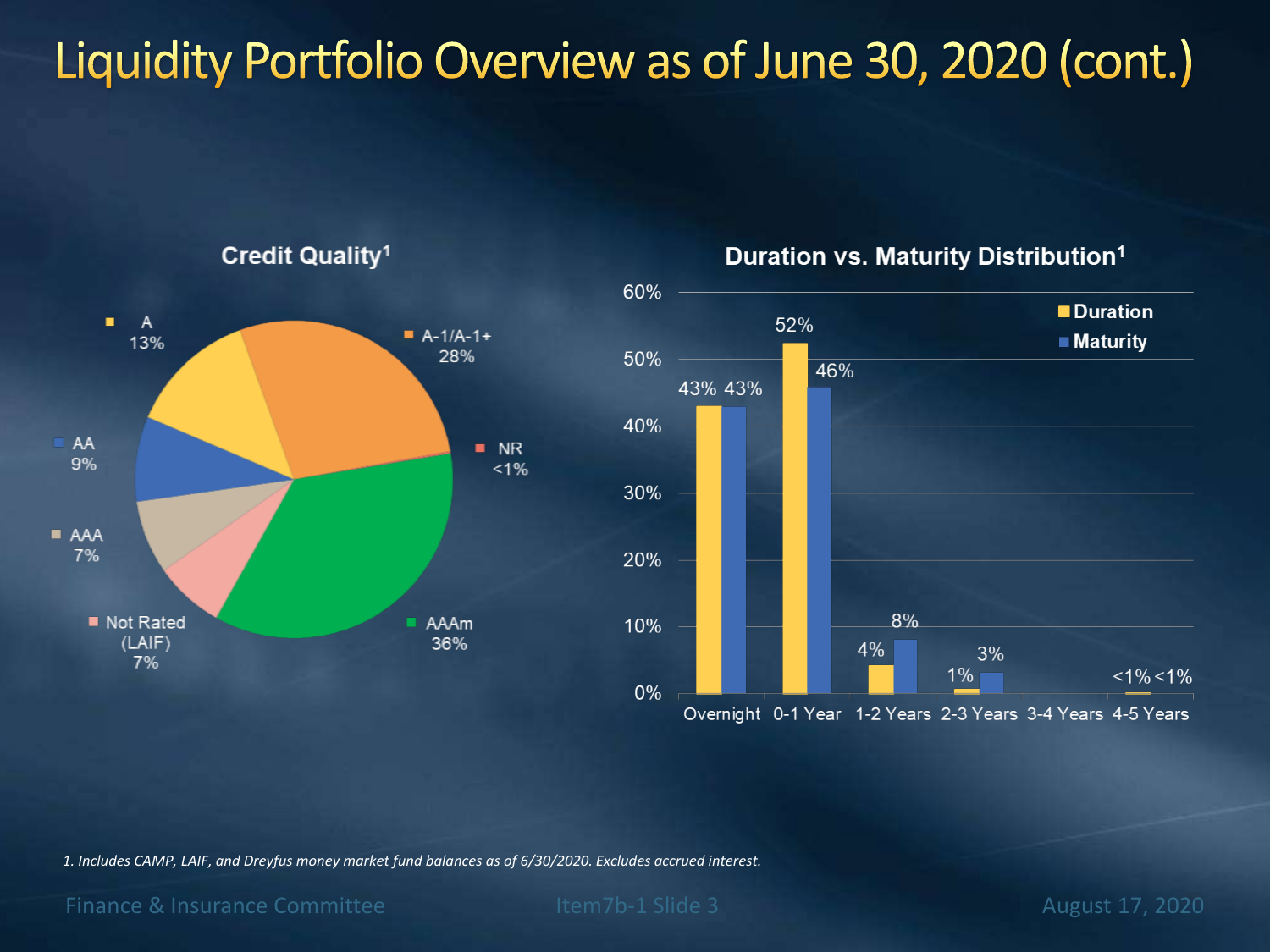# Liquidity Portfolio Investment Strategy and Returns

- ۰ Communicate with the District to monitor developing cash flow needs while maintaining minimum overnight balance
- Position certain portfolio maturities ٠ around targeted cash needs and seasonal trends
- Manage the portfolio's duration o within a half-year band around the benchmark's duration
- Maintain broad diversification across e. issuers and among all permissible sectors in order to safely generate incremental earnings
- Seek opportunities to prudently ۰ enhance earnings while maintaining safety and liquidity



**Historical Returns** 

*Historical returns are gross of investment advisor fee. Returns represent only the PFM-managed Liquidity Portfolio.* 

Finance & Insurance Committee Item7b-1 Slide 4 August 17, 2020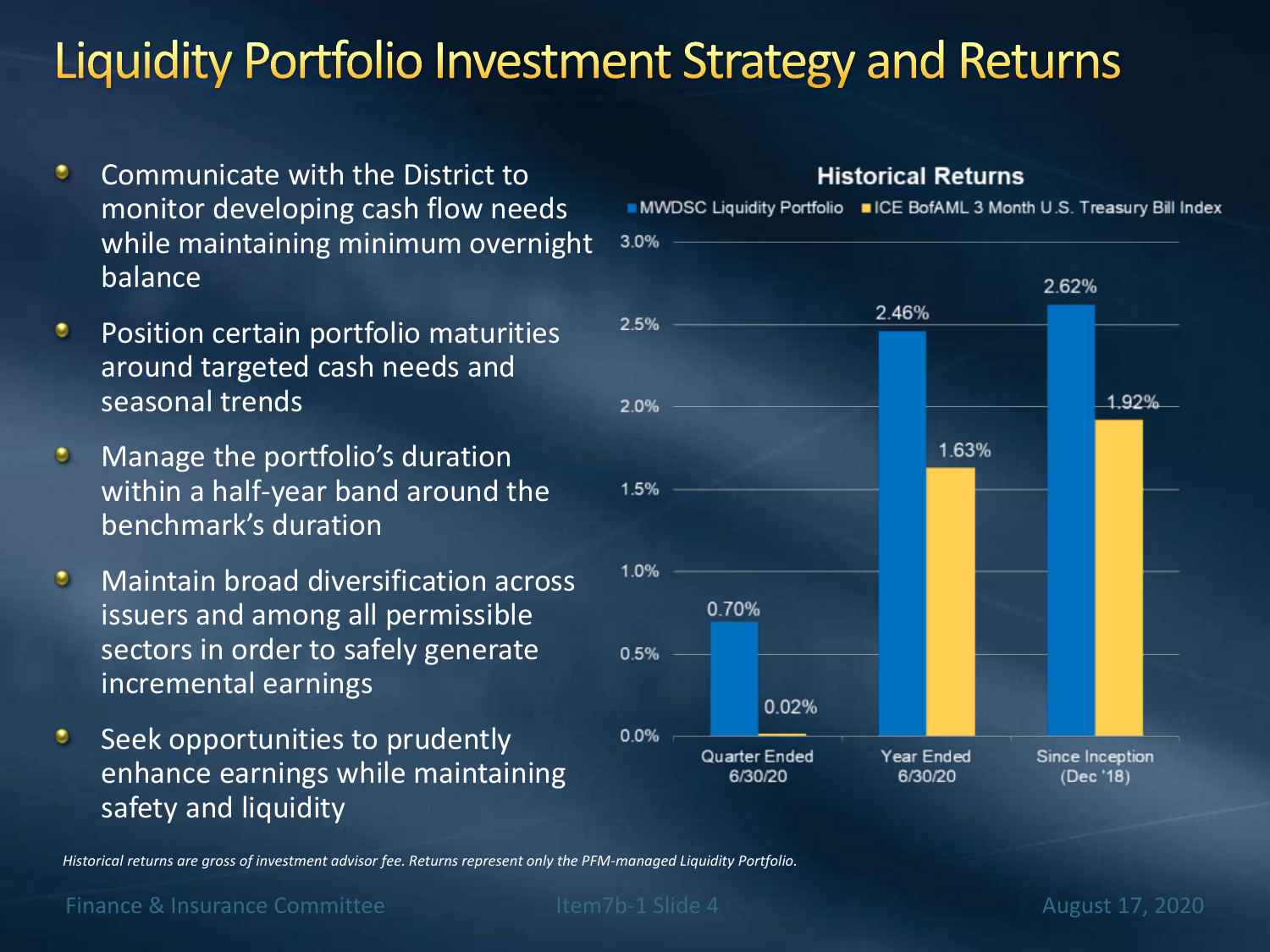#### **Investment Outlook**

- ۰ The Fed is expected to keep shortterm rates near zero through 2022 or until economic conditions have materially improved.
- The Fed will continue to support ۰ market stability and liquidity.
- PFM will continue to work with the o District to evaluate overnight options vs. open market securities to meet cash flow needs.
- e. Excess funds will be invested in a manner consistent with the District's objectives and cash flow needs while utilizing the broad range of permitted investment sectors.



#### *Money market yields as of 8/3/2020.*

*CAMP Rate is the 7-day net yield (0.30%) as of 8/3/2020. Please see Disclosures at the end of this presentation.*

Finance & Insurance Committee Item7b-1 Slide 5 August 17, 2020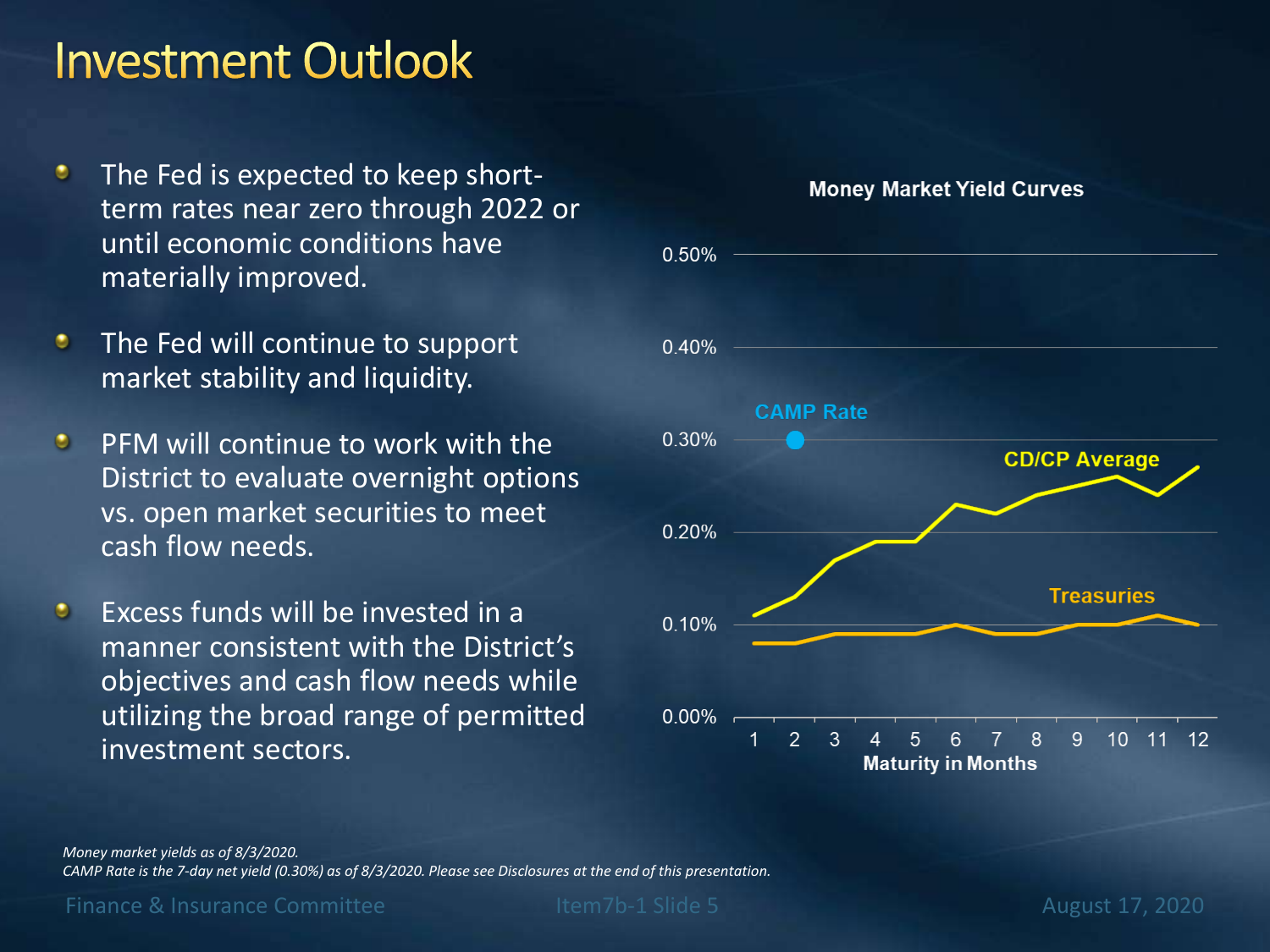#### **Disclosures**

This material is based on information obtained from sources generally believed to be reliable and available to the public, however PFM Asset Management LLC cannot guarantee its accuracy, completeness or suitability. This material is for general information purposes only and is not intended to provide specific advice or a specific recommendation. All statements as to what will or may happen under certain circumstances are based on assumptions, some but not all of which are noted in the presentation. Assumptions may or may not be proven correct as actual events occur, and results may depend on events outside of your or our control. Changes in assumptions may have a material effect on results. Past performance does not necessarily reflect and is not a guaranty of future results. The information contained in this presentation is not an offer to purchase or sell any securities.

The CAMP 7-day net yield, also known as the current annualized yield, represents the net change, exclusive of capital changes and income other than investment income, in the value of a hypothetical account with a balance of one share (normally \$1.00 per share) over a seven-day base period expressed as a percentage of the value of one share at the beginning of the seven-day period. This resulting net change in account value is then annualized by multiplying it by 365 and dividing the result by 7.

Finance & Insurance Committee Item7b-1 Slide 6 August 17, 2020